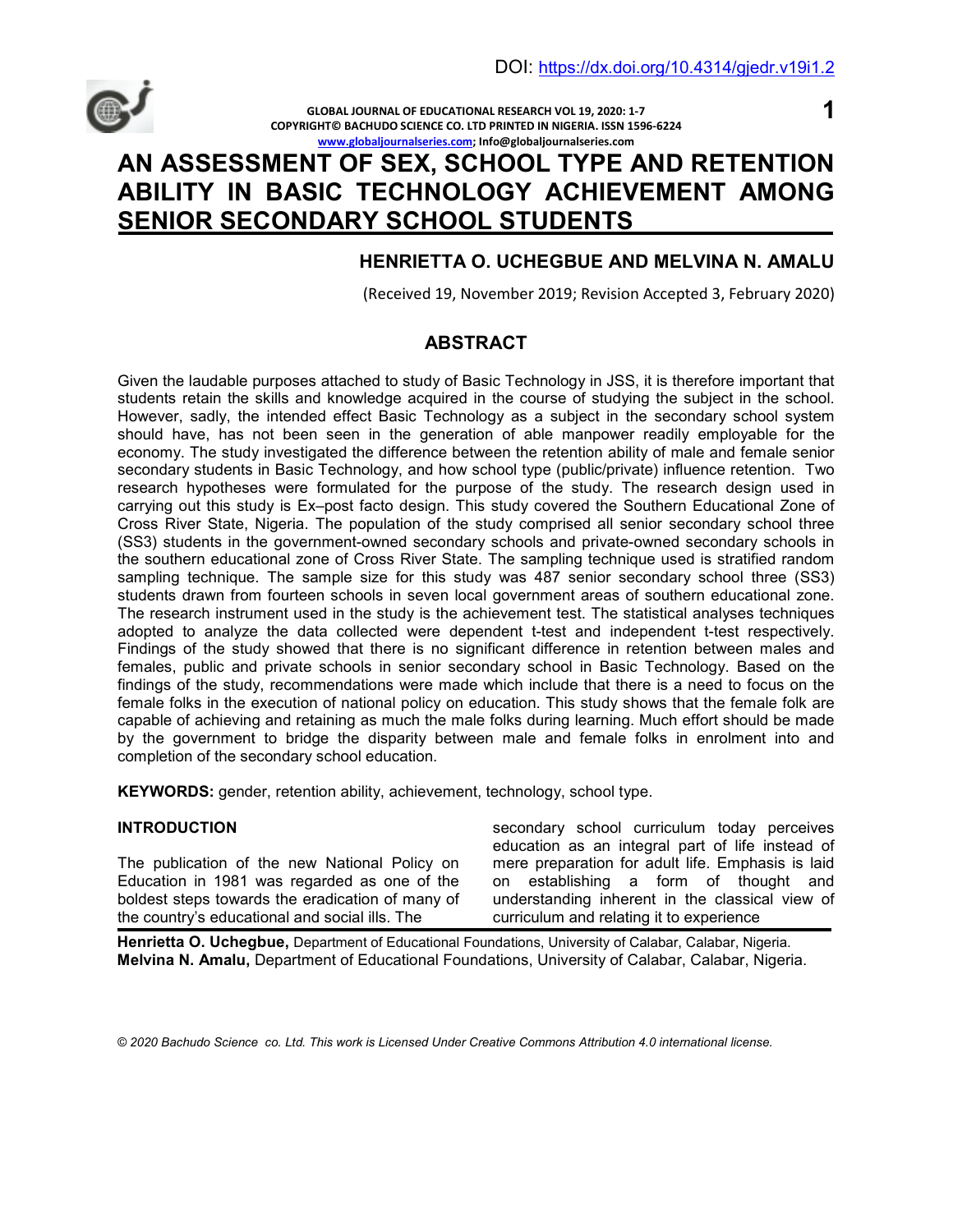awareness, creativity and unity of knowledge. The production of skilled manpower is becoming the ultimate end of education in Nigeria and as such, the student must be given knowledge, skills and abilities to enable him engage in profitable employment on completion of any state of education.

Among the variety of subjects for the first three years of secondary education called the Junior Secondary School (JSS), the national policy on education places Basic Technology among the core subjects. The pre-vocational nature of the junior secondary school makes the study of Basic Technology mandatory to all the students. Being an integrated rudimentary study of basic western technology, and coupled with the fact that its study is compulsory for the first three years in the secondary school, the issue of retention and achievement in Basic Technology becomes a concern to education system of Nigeria.

The National Policy on Education declared the general aim of primary, secondary and tertiary education levels as to pursue effective science and technology programmes which would enable the citizenry adapt to the rapid techno-scientific development of the nation (Federal Ministry of Education (FME), 2004). According to the National Policy on Education (2004), Basic Technology is one of the core subjects on which the Federal Government places high premium. It is to be taken at JSS level (Federal Ministry of Education, 2004). Technology education should result in the acquisition of practical skills, attitudes, understanding and knowledge relating to occupations in the various aspects of our economic and social life. Technology as grouped under Technical and Vocational Education is further understood to be:

• An integral part of general education

• A means of preparing for occupational fields and for effective participation in the world of work

• An aspect of life-long learning and a preparation of responsible citizenship

An instrument for promoting environmentally sound sustainable development

• A method of alleviating poverty

The preparatory aspect of pre-vocational training offered to students at the junior secondary level is for the purpose of:

1. Introduction into the world of technology and appreciation of technology toward interest arousal and choice of a vocation at the end of junior secondary school, and professionalism later in life.

2. Acquiring technical skills

3. Exposing students to career awareness

by exploring usable options in the world of work.

4. Enabling youths to have an intelligent understanding of the increasing complexity of technology

Retention could be said to be ability of a student to store, retain and subsequently recall information learnt in the classroom or in the course of study. Farrant, (2002) believed that increase in knowledge lies solely on the ability to remember. He further explained that if an individual could not grasp and keep hold of what was taught and learnt, it would seem like trying to fill a bucket without bottom with water. This means that if one cannot retain what one learnt then there's no need expecting one to perform in that activity in the future. The current state of achievement and retention in the secondary school system in science-related subjects such as Basic Technology has been characterized by some scholars as poor (Anderson, 2001; Ogunleye, 2002; Freedman, 2002; Omoniyi, 2006; Azubuike 2005; Nwagbo 2001). The West African Examination Council report on candidates' performance in Senior Secondary School Certificate Examination (2008) equally expressed concern at the deteriorating trend in performance of candidates over the years in science-related subjects. If this trend of low achievement is allowed to continue unabated, it will be difficult to achieve the goals of science education programme in the National Policy on Education.

The discovery and inquiry approaches of science and technology teaching are the recommended approaches adopted by many nations to revolutionize science and technology teaching and learning (Oghenevwede, 2010). Emphasis has shifted from traditional teaching strategies which revolves hand-on minds-on science activities (Azubuike 2005). Discovery (Heuristic) approach in recent years gained prominence as a fascinating teaching strategy in science technology education. This is because educators became disenchanted with the concept of the teacher as the transmitter of knowledge. Discovery is a method which offers learners the opportunity to discover scientific facts, concepts and principles for themselves rather than being told. It gives learners the opportunity to discover and learn science and technology from their own participation. Inquiry approach on the other hand is a teaching strategy which attempts to help learners ask questions and discover answers to their questions. Inquiry method permit and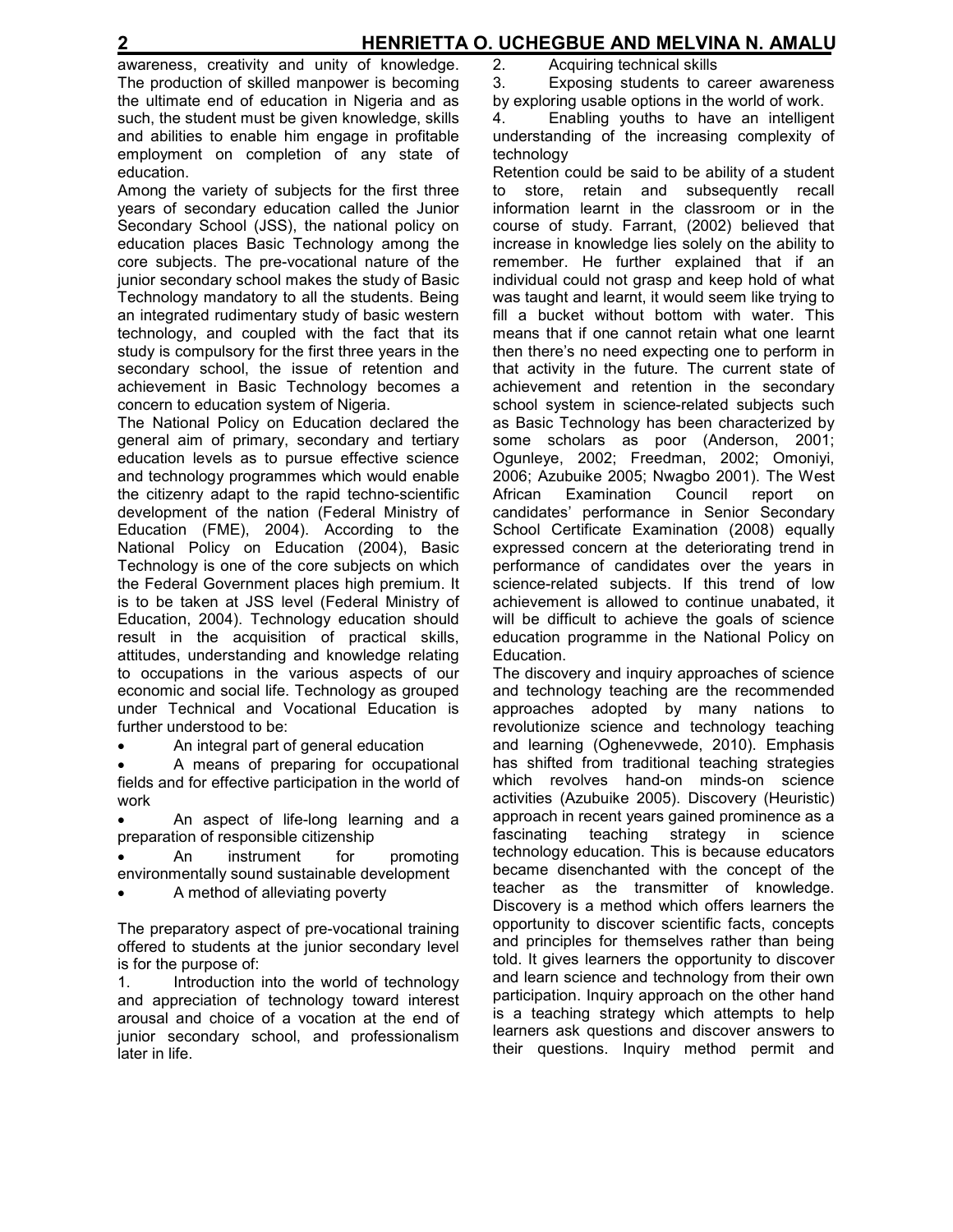#### **AN ASSESSMENT OF SEX, SCHOOL TYPE AND RETENTION ABILITY IN BASIC TECHNOLOGY 3**

observe an event, recognize relevant and irrelevant questions, search out data and take complete responsibility for an entire process of obtaining, organizing and interpreting data (Oghenevwede, 2010). If adopted in Basic Technology teaching and learning in the secondary school sub-sector, these strategies could help students learn and understand better. This would in turn enhance retention of knowledge gained and lessons learnt on the long term.

A study carried out by Eldis (2006) in Botswana and Ghana about sex differentiation in students' educational retention and levels of achievement, reveal a highly sexed school environment, which served to constrain the learning opportunities, particularly of girls, and to encourage sex segregation and stereotypical sex behavior. Institutional practices were rarely questioned by either staff or students. Other findings made by him further reveal that;

The sexed school environment influences achievement in particular with girls achieving at a lower level than boys. Whereas males outperformed females in all school categories in Ghana, in Botswana two of the three low performing schools had sex gaps in favour of girls.

Good school management can counter-balance the relationship between sex and low performance to certain extent. However, the link between high achievement and good school management existed regardless of whether the Head teacher was male or female.

As regards school type, organizational theory suggests that competition from private schools (which is enhanced by retention) affects the organizational structure of public schools. Hence, by changing the organizational structure of public schools, competition which is aided by achievement from private schools enhances student performance in public schools (Arum 1996) as quoted in Obukohwo (2004).

Research findings indicate that increase in the number of private schools has significant impact on the performance of public schools. Retention and achievement test in basic technology and science shows higher average scores for private school students as reported by Arum (1996). Moreso, private schools tend to require more years of core academic subjects for high school graduation than the public schools.

According to Gobir (2005), public schools usually have highly qualified, experienced teachers, which help to enhance achievement and result to good retentive ability. However, this comparative advantage may be mitigated by poor supervision and unsatisfactory treatment of teachers by government. Many private owners, especially at the secondary school levels, cannot afford to have quality schools with good and efficient staff and up-to-date laboratories and workshops. Some very few private schools are trying to provide state-of-the-art facilities and investing in technological innovation, which can invariably enhance retention.

Furthermore, Gobir says that private schools tend to maintain more conducive environment for learning. There is better discipline, and increased level of dedication on the part of parents who send their children to private schools. Such parents wants their children to take advantage of the best the schools offer. All these factors listed above enhance retention.

 In a study carried out by Nwokocha and Amadike (2005) to compare academic performance in private and public secondary schools in River State, using WASSCE of 2001- 2004, it was discovered that there is higher percentage in academic performance which is as a result of the retentive ability of the students in favour of private schools. This implies that there is a significant difference between academic performance of students in private and public schools' WASSCE.

Given the above laudable purposes attached to study of Basic Technology in JSS, it is therefore important that students retain the skills and knowledge acquired in the course of studying the subject in the school. Every child must be encouraged to use his/her brain and hands in learning. Hence a child that has been exposed to such learning experience like Basic Technology will definitely expose him/herself to be filled with the burning desire for achievement and selfimprovement.

#### **Statement of the problem**

Given the applaudable vision and purpose attached to the study of Basic Technology as a subject in secondary school, the intended effect has not been seen in the generation of able manpower readily employable for the economy. In other words, the purposes behind the study of Basic Technology as a subject is not being achieved or attained. There is a consensus among observers of the education sector and the economy on an apparent failure of the Basic Technology Programme in schools. Most of the students complained that they did not gain the experience they hoped for from the subject. Majority claimed that they never visited the workshop or touched any tool throughout their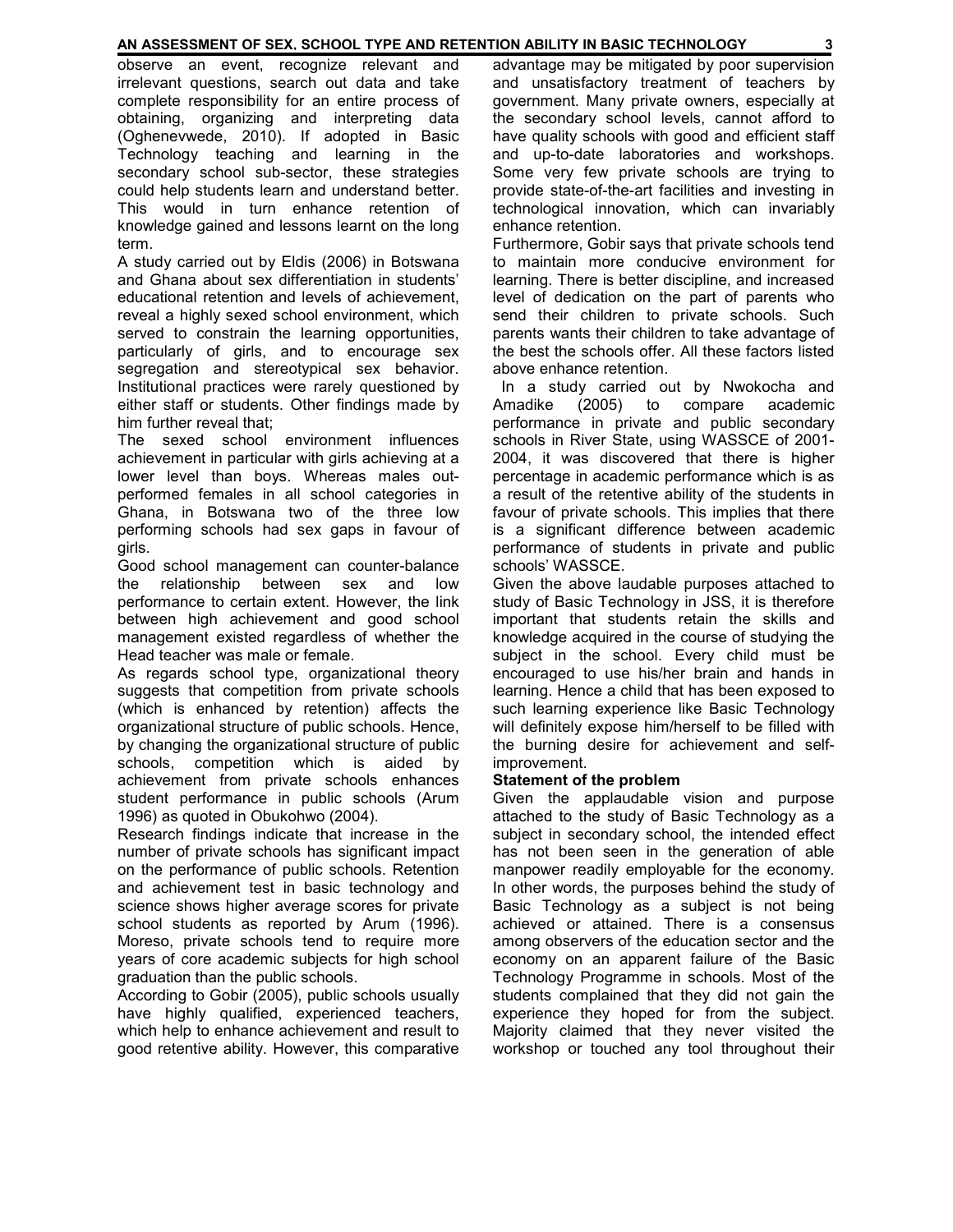three years study of Basic Technology. Some confessed that their interest in technical subjects was killed by their inability to gain any new experience from their study of Basic Technology. They generally felt that their study of Basic Technology had not influenced their lives positively. However, considerable amount of money had been invested in every state for ensuring that the appropriate learning experiences were made available to students. Given this situation, it may be understandable the reason why the study of Basic Technology has not translated to real results for manpower and the economy as a whole. This is an urgent problem that must be solved, which has contributed to the reason for considering such a study as this, so as to contribute knowledge to finding solution to this problem.

### **Purpose of the study**

The main purpose of this study is to examine retention in Basic Technology achievement among senior secondary school students in Cross River State, Nigeria. However, specifically, the study will investigate the difference between the retention ability of male and female senior secondary students in Basic Technology, and the impact of school type on retention in Basic Technology.

#### **Research question**

• To what extent is there a difference between the retentive ability of male and female senior secondary students in Basic Technology?

• Does school type (public, private) impact students' retention in Basic Technology.

#### **Research hypothesis**

The following hypothesis tested in this study is hereby stated in null form:

There is no significant difference in retention between males and females in senior secondary school in Basic Technology.

• There is no significant difference between secondary school students' achievement in Basic Technology in JSS3 and their achievement in SS3 among public and private schools.

#### **Research methodology**

The research design used in carrying out this study is Ex-post facto design. This was chosen because of its ability to study population by selecting sample chosen from the population to discover the interrelations of variables. It can also be used to measure relationships among sociological and psychological variables.

This study area is the Southern Educational Zone of Cross River State, Nigeria. Southern educational zone comprises seven local

government areas with a total number of seventytwo public secondary schools and twelve private schools. Cross River State is located in the rain forest zone of West Africa. It is found between longitude  $7^0$  to  $9^0$  East and  $4^0$  North. It is bounded on the North by Benue State, on the south by the Atlantic Ocean, on the East by the Cameroun, and the West by Abia, Ebonyi and Akwa-Ibom States. The people of Cross River State are predominantly Christians. Most of the secondary schools in southern education zone are mixed schools comprising of boys and girls, only very few are boy or girl schools.

The population of the study comprised all senior secondary school three (SS3) from seventy-two (72) government-owned secondary schools and twelve (12) private-owned secondary schools in the southern educational zone of Cross River State. These students in the government-owned schools numbered 38,240 and 219 in privateowned schools in the 2005/2006 year. The choice of the senior secondary school was based on the fact that they have studied Basic Technology for three years during the junior secondary school setting and so should be able to answer questions they attempted in their junior secondary examinations bearing in mind that it is expected of every student that offered Basic Technology to use the acquired knowledge for future self and societal development.

The sample size for this study is 487 senior secondary school three (SS3) students drawn from fourteen schools in seven local government areas of southern educational zone. The stratified random sampling technique was adopted as sampling procedure in this study. Stratified random sampling, according to Isangedighi, Joshua, Asim and Ekuri (2004) is used when the population contains definite subsets, each of which is distinctly different, though within each stratum the units are homogeneous. The schools in the educational zone were first of all stratified according to local government areas, followed by school location (urban and rural) and then school type (public and private). The total number of schools selected therefore was 14.

The research instrument used in the study is the achievement test. The instrument was already constructed by the Basic Technology teachers in the various schools. The teachers are professionals and it is assumed that all the questions have been set according to standard. The researcher being a Basic Technology teacher, have ensured that the questions cover JSS1 to JSS3 syllabus.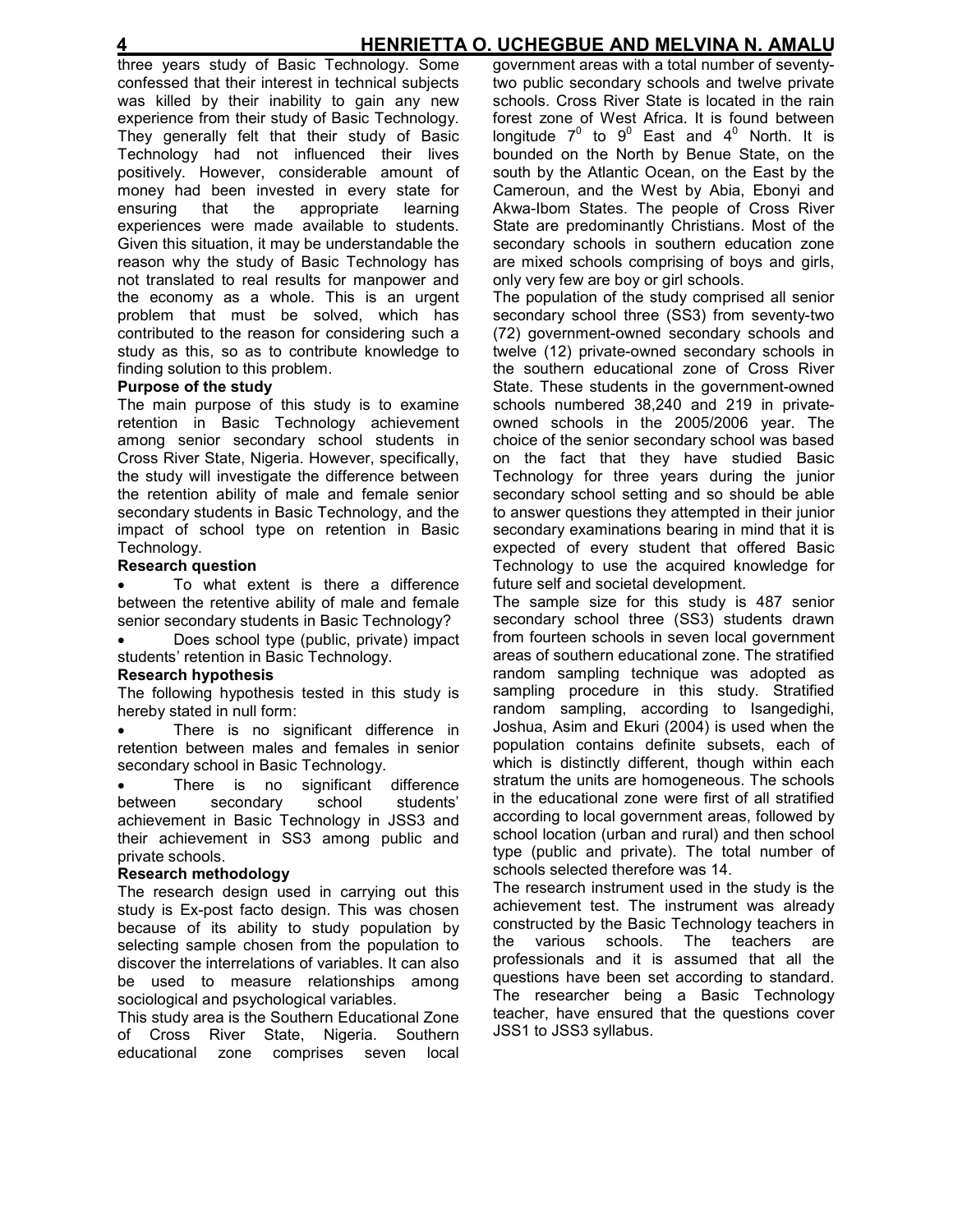| AN ASSESSMENT OF SEX. SCHOOL TYPE AND RETENTION ABILITY IN BASIC TECHNOLOGY |  |
|-----------------------------------------------------------------------------|--|
|                                                                             |  |

#### **Data collection procedure**

The researcher visited fourteen schools and personally administered the test on the concerned respondents with the help of the principals, vice principals and subject teachers in the selected schools of study. The students were made to understand the objective of the study. The tests were administered and the scripts collected back that same day. At the end of data collection, 487 scripts were retrieved back from the respondents.

#### **Procedure for data analysis**

The statistical analysis techniques used to analyze the data collected were dependent t-test and independent t-test respectively.

#### **RESULTS**

#### **Test of hypotheses**

 $H_0$ : There is no significant difference in retention between males and females in senior secondary school in Basic Technology

Variables: Male retention and Female retention  $H<sub>0</sub>$ : There is no significant difference between secondary school students' achievement in Basic Technology at JSS3 and their achievement in SS3 among public and private schools.

Variables: public and private schools retention Statistical tool: independent t-test

Dependent t-test analysis of the difference between Basic Technology achievement in JSS3 and SSS3 in each of the sex groups. The hypothesis was tested and the result of the effect of the independent variables (male, female) is presented in Table 1

Table 1: Summary of the dependent t-test analysis of difference between Basic Technology achievement at JSS3 and SSS3 in each of the sex groups.

| <b>Group Variables</b>           |                          | N   | Mean  | -SD   |          |
|----------------------------------|--------------------------|-----|-------|-------|----------|
| Males                            | Basic Tech. ach. In JSS3 | 249 | 49.43 | 10.25 |          |
|                                  | Basic Tech. ach. In SSS3 | 249 | 50.02 | 10.32 | $-0.804$ |
| Females Basic Tech. ach. In JSS3 |                          | 238 | 50.60 | 9.45  |          |
| Basic Tech. ach. In SSS3         |                          | 238 | 49.98 | -9.36 | 0.763    |

T-value is not significant at 0.05 level critical t=1.96 df for males, 248, female 237

The null hypothesis states that there is no significant difference in retention ability between males and females in senior secondary school in Basic Technology achievement. From the statistical analysis, the result shows that there is no significant difference between Basic Technology achievement at JSS3 and SSS3 in each of the sex groups. This is because the calculated t-value for males, -0.804 is less than the critical t-value 1.96, and the calculated t-value

for females, 0.763 is less than the critical t-value. Therefore, we do not have sufficient evidence to reject the null hypothesis, the null hypotheses is hereby retained and we conclude that there is no significant difference in retention ability between males and females in senior secondary school in Basic Technology achievement.

Table 2: Summary of the independent t-test analysis of effect of type of school on students' retentive ability in Basic Technology

| <b>School type</b> | <b>Variables</b>            | N   | Mean  | <b>SD</b> |      | Df  |
|--------------------|-----------------------------|-----|-------|-----------|------|-----|
| Public             | Basic Tech. Ach. in JSS3    | 316 | 49.96 | 9.97      |      |     |
|                    | Basic. Tech. Ach. in SS3    | 316 | 50.27 | 9.87      | .453 | 315 |
| Private Basic.     | Tech. Ach. in JSS           | 171 | 50.07 | 9.73      |      |     |
|                    | Tech. Ach. in SS3<br>Basic. | 171 | 49.49 | 9.91      | 645  | 170 |

t-value is not significant at. .05 level, critical t=1.96.

The null hypothesis says that there is no significant difference between Basic Technology achievement at JSS3 and SS3 in each of the school type (public and private).

From the statistical analysis, the result shows that there is no significant influence of school type on Basic Technology achievement in JSS3 and SS3 in each of the school groups. This is because the calculated t-value for public schools is .453, which is less than the critical t-value 1.96. And also the calculated t-value for private schools .645, which is less than the critical tvalue 1.96. Therefore, the null hypothesis is hereby retained.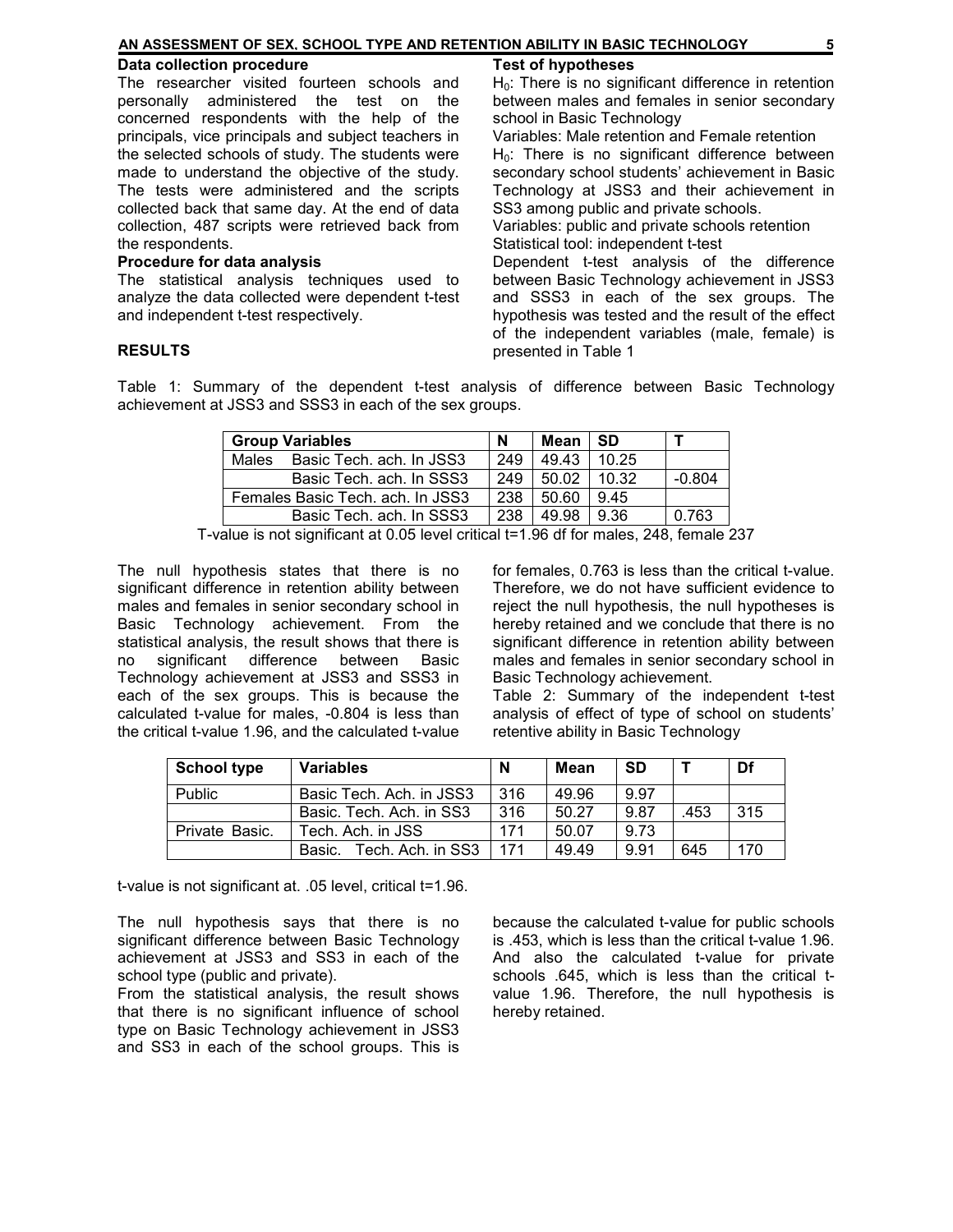# **DISCUSSION**

The findings of this study supported by Iloputaife (2001) and Eze (2001) in their independent studies on achievement and retention of physics students found that male and female students who offer physics have no significant difference in their mean achievement and retention in physics. Furthermore, the findings of this study are corroborated by Eze (1992) in his study, he found that the difference between the students' (male and female) mean post treatment retention test in physics was not significant.

However, the findings of this study seem to be in disagreement with the findings of Onekutu and Onekutu (2002) who in their studies found out that male students achieve and even retain what they have learnt better than their female counterparts at the secondary school level. The reason for this difference could be that female students have phobia for the teaching and learning of Basic Technology as a subject in the secondary school.

The result also showed that there is no significant difference between public and private schools as regards school type. The finding of this study is not in consonance with the finding of Gobir (2005), who stated that private schools tend to maintain more conducive environment for learning, better discipline, increased level of education, all these factors enhance retention. Nwokocha and Amadike (2005) in agreement stated in their study that there is higher percentage in academic performance which is as a result of high retentive ability of the students in favour of private schools.

## **CONCLUSION**

The findings of this study indicated that the sex variable when taken per group (males, females) do not significantly influence retention in Basic Technology among SSS3 students. In other words, the sex variable does not predict retention ability in Basic Technology among senior secondary students.

The type of school variable when considered pergroup (Public, private) do not significantly influence retention ability in Basic Technology among JSS3 and SS3 students.

There is a close difference between JSS3 and SS3 students achievement as the number of the students who retained knowledge were 321 out of 487 involved in the study, while those who did not retain knowledge were 166. Which shows that majority of the students retained knowledge gained in Basic Technology which may be due to

continual exposure in other closely related subjects of study.

The sex and school type (SCHTYPE) variables do not predict retention ability among senior secondary school students.

Invariably, Sex difference do not influence retention ability among senior secondary school students in Basic Technology. Whether the school is public or private do not influence retention in Basic Technology.

### **RECOMMENDATIONS**

Based on the findings of this study, the researcher believes that the following recommendations will help enhance the extent of retention ability in Basic Technology among senior secondary school students:

1. Much effort should be made by the government to bridge the disparity between male and female folks in enrolment into and completion of the secondary school education because the female folks are capable of achieving and retaining as much as their male counterparts during learning.

2. The private school proprietors and governmental bodies should provide study materials (audio-visual), equip their schools' workshops and also make the classrooms conducive in order to improve learning, memory and retention in Basic Technology.

3. Parents, Teachers Association (PTA) can be sensitized on how to expose their wards by allowing them to practice with some electrical fittings, minor repairs, some carpentry jobs, etc at home. This will help to concretize the knowledge in Basic Technology thereby enhancing the retentive ability of students.

4. The national policy makers should make it mandatory that only qualified teachers be allowed to teach particularly a core subject like Basic Technology, since this will help to promote true knowledge.

5. The school counsellors should sensitize the students on the importance of good study habits for proper retention by organizing seminars at the beginning of each session.

## **REFERENCES**

Anderson, A., 2001: Learning Strategies. The Missing Thing in Physical Education and Coaching. A Practical Guide to the Development of Strategies Learners. Toronto: Sport Books Publishers.